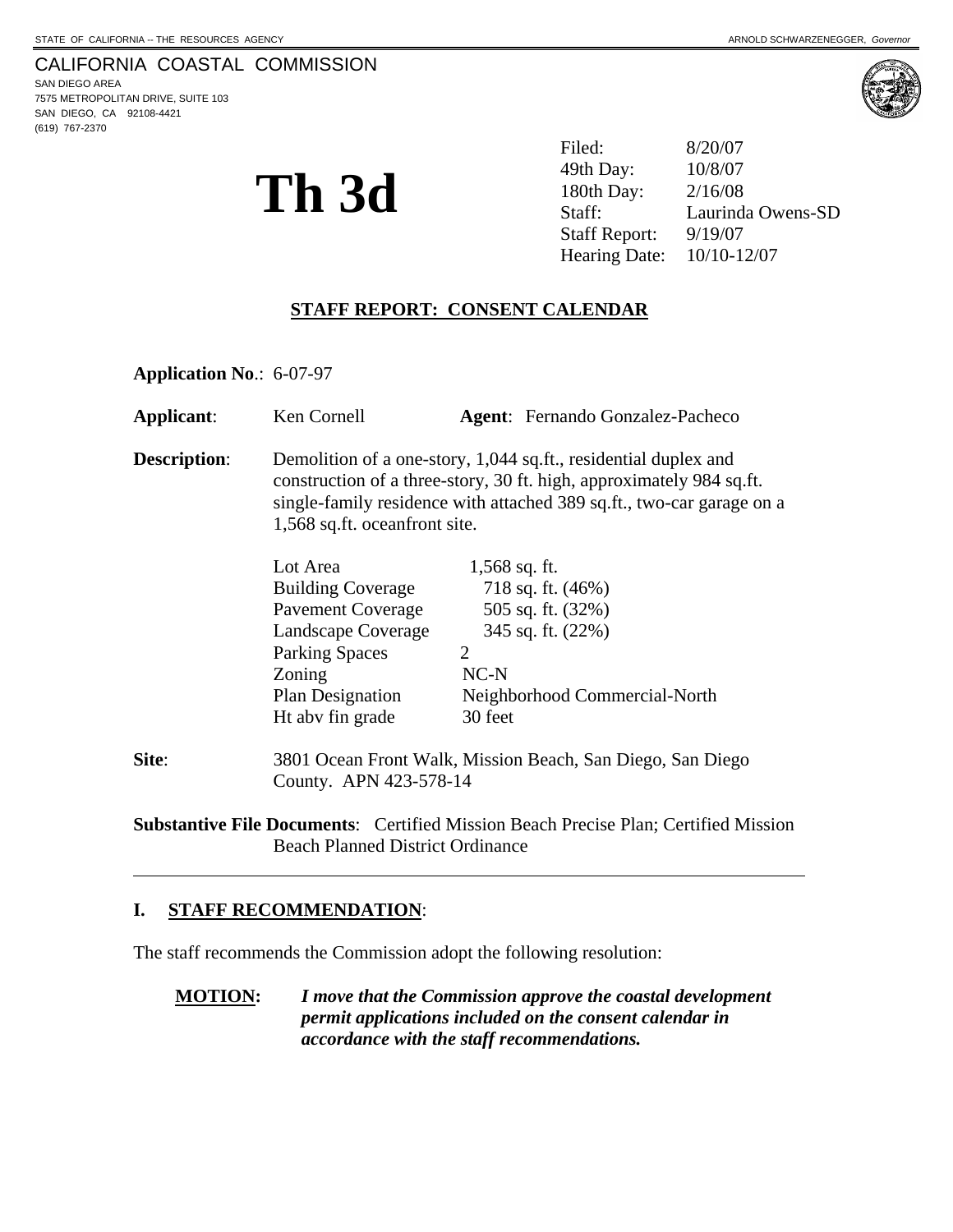## **STAFF RECOMMENDATION TO ADOPT CONSENT CALENDAR:**

Staff recommends a **YES** vote. Passage of this motion will result in approval of all the permits included on the consent calendar. The motion passes only by affirmative vote of a majority of the Commissioners present.

### **II. Standard Conditions**.

See attached page.

## **III. Special Conditions**.

The permit is subject to the following conditions:

 **1.** Final Landscape/Yard Area Fence Plans. **PRIOR TO THE ISSUANCE OF THE COASTAL DEVELOPMENT PERMIT**, the applicant shall submit to the Executive Director for review and written approval revised final landscaping and fence plans approved by the City of San Diego. The plans shall be in substantial conformance with the landscape plans as submitted by Ocean Pacific Design, dated 8/15/07, and shall include the following:

- a. A view corridor a minimum of 10 ft. wide shall be preserved in the south yard area adjacent to San Jose Court as well as a 7 ft. wide view corridor in the front yard area adjacent to the Ocean Front Walk public right-of-way. All proposed landscaping in the south and front (west) yard areas shall be maintained at a height of three feet or lower (including raised planters) to preserve views along the public boardwalk and towards the ocean. A maximum of two (2) tall trees with thin trunks are permitted, provided they are located close to the building (i.e., within 3-6 ft. of the building) and outside of the 10 ft. wide view corridor and they do not block views along the shoreline or towards the ocean.
- b. All landscaping shall be drought-tolerant, native or non-invasive plant species. All landscape materials within the identified view corridors shall be species with a growth potential not expected to exceed three feet at maturity, except for authorized trees. No plant species listed as problematic and/or invasive by the California Native Plant Society, the California Invasive Plant Council, or as may be identified from time to time by the State of California shall be employed or allowed to naturalize or persist on the site. No plant species listed as 'noxious weed' by the State of California or the U.S. Federal Government shall be utilized within the property.
- c. Any fencing in the south or west yard setback areas shall permit public views and have at least 75 percent of its surface area open to light.
- d. A written commitment by the applicant that, five years from the date of the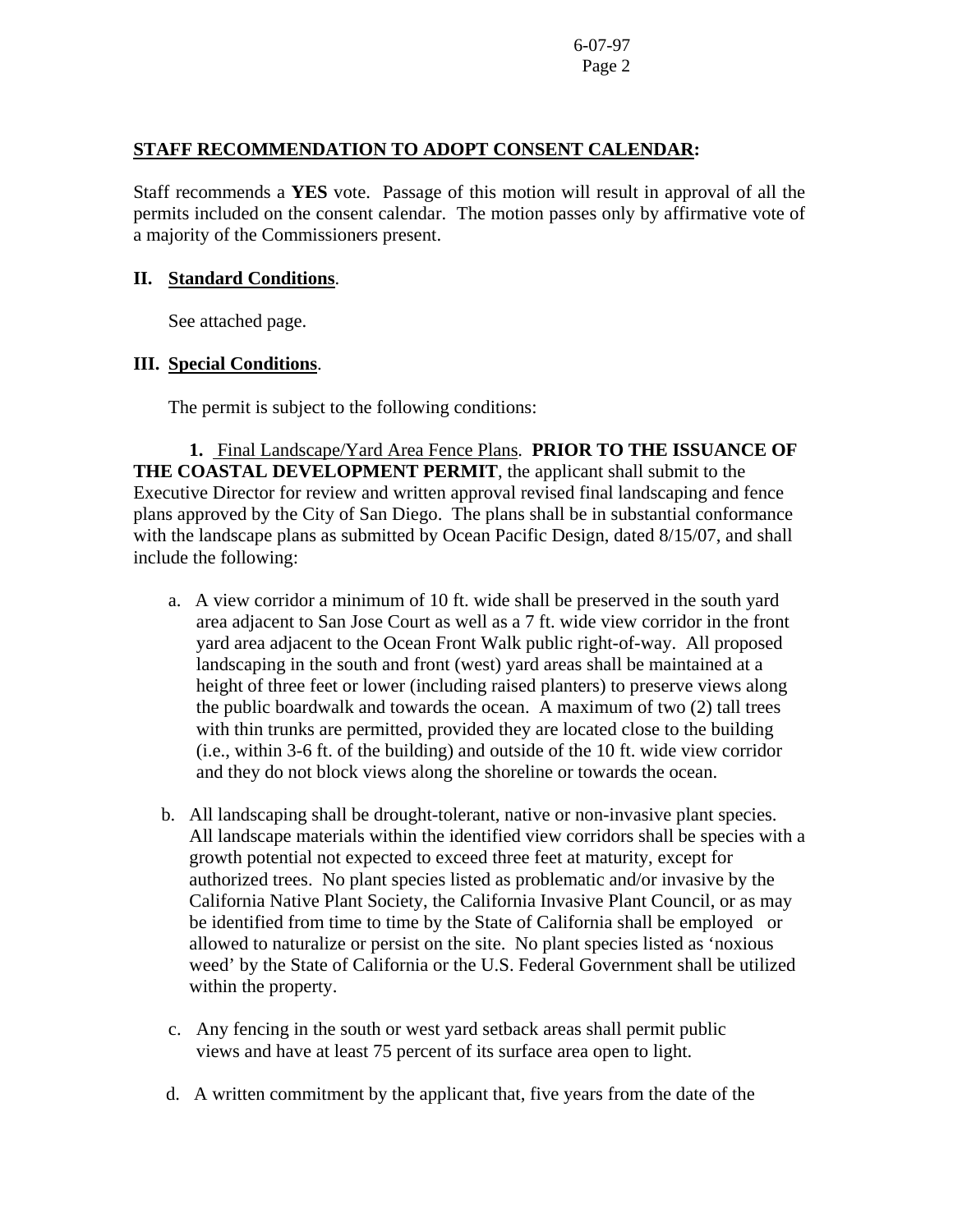issuance of the coastal development permit for the residential structure, the applicant will submit for the review and written approval of the Executive Director a landscape monitoring report prepared by a licensed Landscape Architect or qualified Resource Specialist that certifies whether the on-site landscaping is in conformance with the landscape plan approved pursuant to this Special Condition. The monitoring report shall include photographic documentation of plant species and plant coverage.

If the landscape monitoring report indicates the landscaping is not in conformance with or has failed to meet the performance standards specified in the landscaping plan approved pursuant to this permit, the applicant, or successors in interest, shall submit a revised or supplemental landscape plan for the review and written approval of the Executive Director. The revised landscaping plan must be prepared by a licensed Landscape Architect or Resource Specialist and shall specify measures to remediate those portions of the original plan that have failed or are not in conformance with the original approved plan.

The permittee shall undertake the development in accordance with the approved landscape plans. Any proposed changes to the approved plans shall be reported to the Executive Director. No changes to the plans shall occur without a Commission-approved amendment to the permit unless the Executive Director determines that no such amendment is legally required.

 2. Timing of Construction.No construction shall take place for the project between Memorial Day weekend and Labor Day of any year. Access corridors and staging areas shall be located in a manner that has the least impact on public access via the maintenance of existing public parking areas and traffic flow on coastal access routes (no street closures or use of public parking as staging areas).

3. Final Plans/Historical Resources Determination. **PRIOR TO ISSUANCE OF THE COASTAL DEVELOPMENT PERMIT**, the applicant shall submit for review and written approval of the Executive Director, final plans for the new single-family residential development. Said plans shall be in substantial conformance with the plans submitted by Ocean Pacific Design, dated 8/15/07, with this application and shall first be reviewed and approved in writing by the City of San Diego. In addition, the plans shall reflect that the City has reviewed the applicant's historical evaluation and concur that the existing structure to be demolished is not historic.

The permittee shall undertake the development in accordance with the approved plans. Any proposed changes to the approved plans shall be reported to the Executive Director. If a determination is made that the existing structure is historic, an amendment to the permit shall be required. No changes to the plans shall occur without a Coastal Commission approved amendment to this coastal development permit unless the Executive Director determines that no additional amendment is legally required.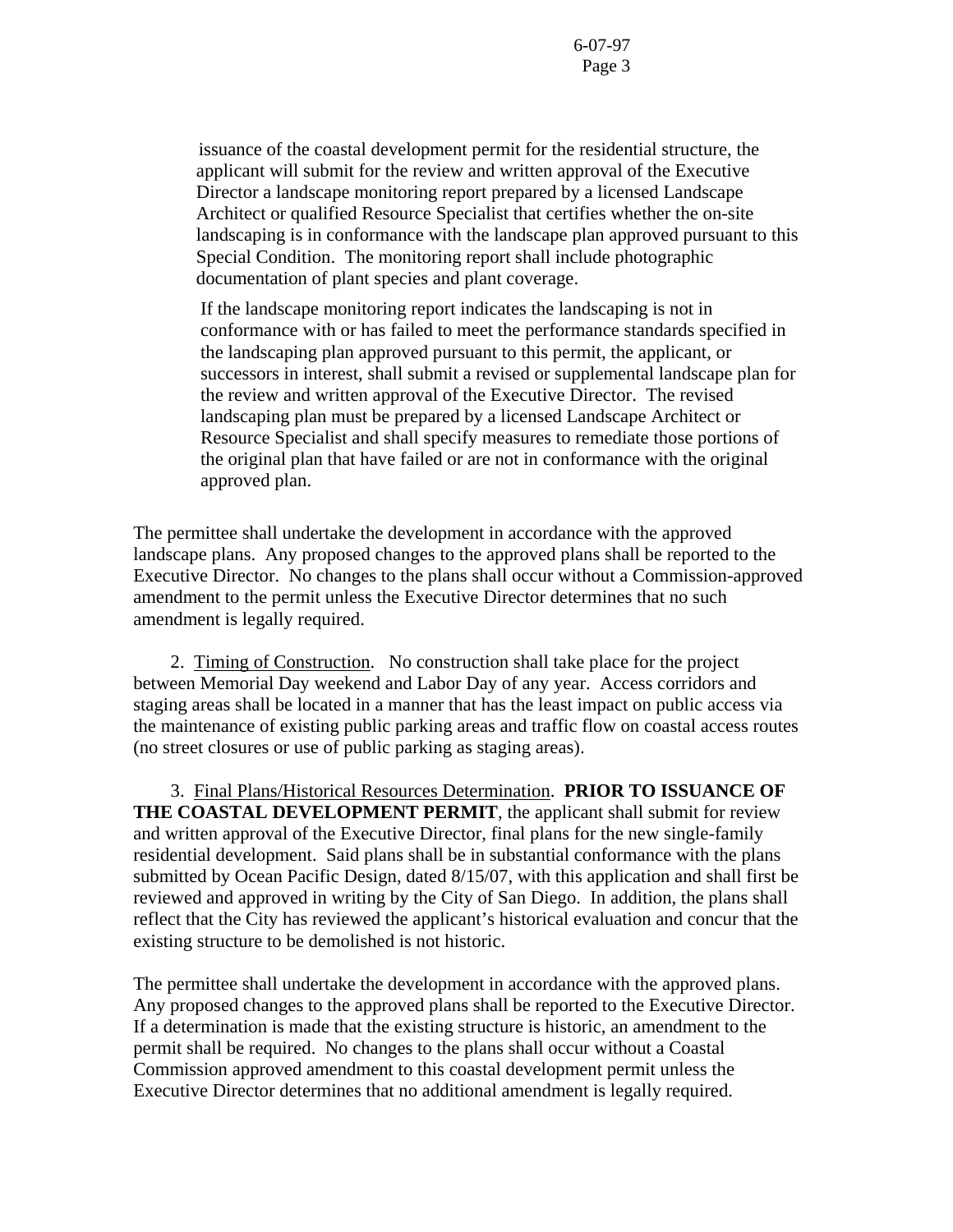4.Deed Restriction. **PRIOR TO ISSUANCE OF THE COASTAL** 

**DEVELOPMENT PERMIT**, the applicant shall submit to the Executive Director for review and approval documentation demonstrating that the applicant has executed and recorded against the parcel(s) governed by this permit a deed restriction, in a form and content acceptable to the Executive Director: (1) indicating that, pursuant to this permit, the California Coastal Commission has authorized development on the subject property, subject to terms and conditions that restrict the use and enjoyment of that property; and (2) imposing the Special Conditions of this permit as covenants, conditions and restrictions on the use and enjoyment of the Property. The deed restriction shall include a legal description of the entire parcel or parcels governed by this permit. The deed restriction shall also indicate that, in the event of an extinguishment or termination of the deed restriction for any reason, the terms and conditions of this permit shall continue to restrict the use and enjoyment of the subject property so long as either this permit or the development it authorizes, or any part, modification, or amendment thereof, remains in existence on or with respect to the subject property.

#### **IV. Findings and Declarations.**

The Commission finds and declares as follows:

**A. Detailed Project Description/History**. Proposed is the demolition of a onestory, 1,044 sq.ft., residential duplex and the construction of a three-story, 30 ft. high, approximately 984 sq.ft. single-family residence with attached 389 sq.ft. two-car garage on a 1,568 sq.ft. oceanfront site. A total of two on-site parking spaces will be provided in a two-car garage. In addition, the proposed development will result in an improvement to on-site parking as the existing structure is currently deficient in parking. There are only two spaces for the two existing units where four would be required pursuant to current regulations. The proposed development will replace a duplex with a single-family residence and two parking spaces will be provided on-site; thus reducing the demand for parking for the subject property. As such, the proposed project will enhance public access to the coast in this area by providing adequate on-site parking reducing the need for residents and/or visitors to park on the street which may usurp parking for beach visitors, consistent with Section 30252 of the Coastal Act.

The project site fronts on Ocean Front Walk at its northeast corner with San Jose Place in the community of Mission Beach. This area is characterized by a mixture of residential use and retail/commercial/office/restaurant uses. In particular, the business community is located along Mission Boulevard, two blocks to the east. The purpose of the Neighborhood Commercial zone is to provide adequate commercial services for the residents while the Visitor-Commercial zone accommodates tourists, visits and vacationers. While the NC-N zone allows for both commercial and mixed uses, the primary use is residential with the exception that residential uses shall not be permitted within the first story of any building on any lot abutting Mission Boulevard. In this particular case, the subject site does not abut Mission Boulevard and thus, the proposed residential use is consistent with the certified LCP.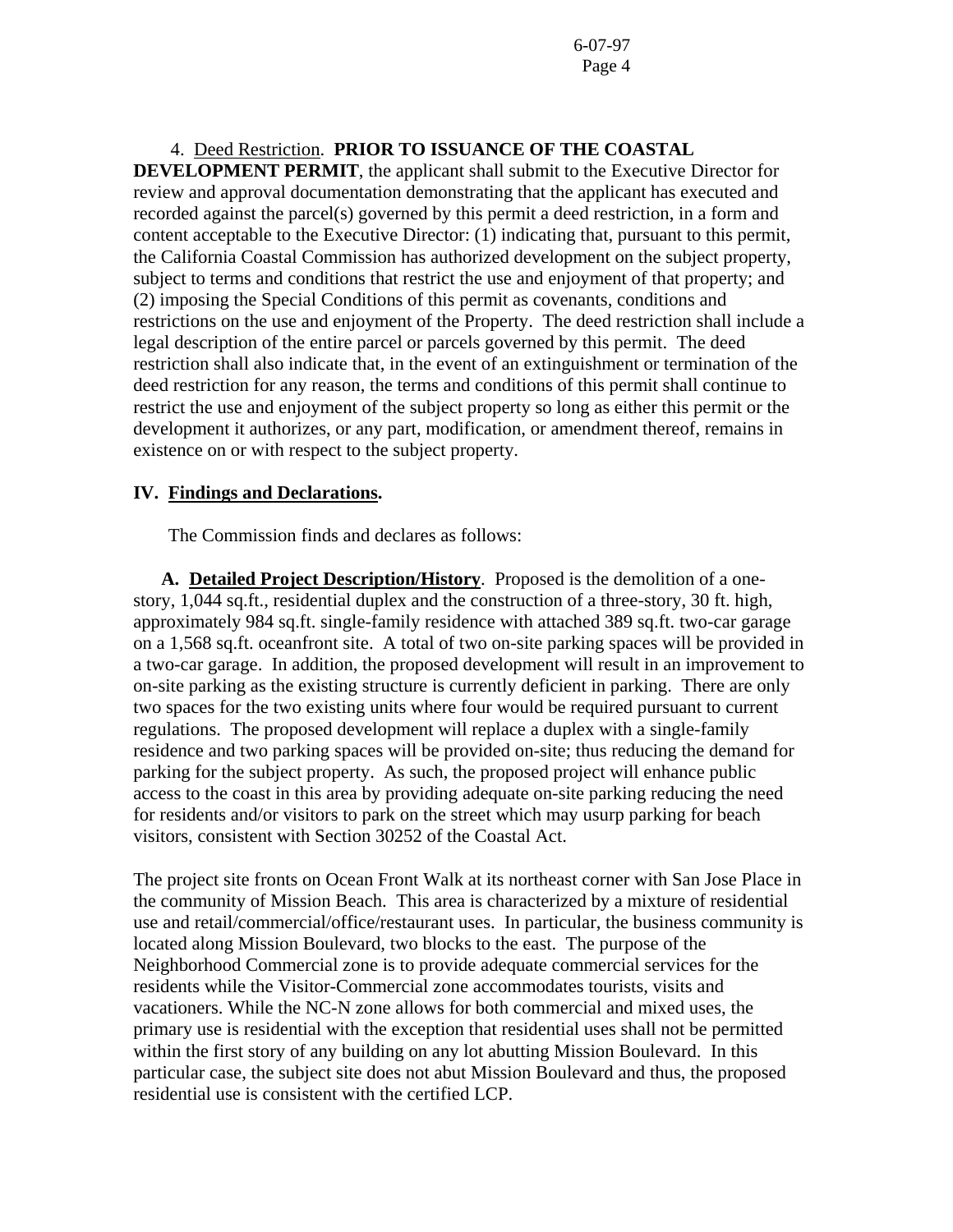With regard to potential impacts to public views, Mission Beach is a small peninsulashaped sliver of land located on filled tidelands in Mission Bay Park. It is bordered by the Pacific Ocean to the west and Mission Bay Park to the east (ref. Exhibit No. 1). In the Mission Beach community, the public rights-of-way of the various courts and places, which are generally east/west running streets, comprise the community's public view corridors. In addition, the public boardwalk (Ocean Front Walk), which runs north/south along the beach, serves not only as a highly popular public accessway, but also serves as a view corridor along the shoreline. The project site fronts Ocean Front Walk, the public boardwalk, as well as the beach in this area. Thus, there is the potential for the subject development to impact views to and along the shoreline.

The Commission typically reviews projects to assure that any new proposed development does not encroach into the yard setback areas which could impede public views toward the ocean. In this particular case, the proposed development will observe all required setbacks and public views to the ocean will not be impacted as a result of the proposed structure. However, there is the potential for proposed landscaping in the south side yard area to impede views to the ocean (both initially and over time, as plant materials/trees mature). The Commission typically permits the planting of two tall trees with thin trunks provided that they are placed close to the structure (i.e., 3-5 ft.) and outside of the view corridor, so as not to obstruct views to and along the shoreline. As such, Special Condition #1 requires that the applicant submit final landscape plans that require that all proposed landscaping and hardscaping consist of only low level material that does not impede views to the ocean. The permitted landscape elements include plant materials that do not block views (limited to a height of about 3 ft.) and a maximum of two tall trees with thin trunks provided they are located close to the building (3-5 ft.) and outside of the view corridor and they do not impede views toward the ocean. The condition also stipulates that all landscape materials within the identified view corridors shall be species with a growth potential not expected to exceed three feet at maturity, except for authorized trees. As conditioned, it can be assured that any landscape improvements proposed in the south side yard and front yard setback areas will not impede public views toward and along the ocean.

With regard to community character, the existing residences along the boardwalk vary widely in architectural style and appearance. The existing development is being removed and a single-family residence is proposed in its place which will be three-stories high. The proposed structure will be visually compatible with the character of the surrounding neighborhood and the pattern of redevelopment in the area. In summary, the proposed development, as conditioned, will not result in any public view blockage and is found visually compatible with the character of the surrounding neighborhood, consistent with Section 30251 of the Coastal Act.

In addition, to address potential concerns with regard to construction activities on public access on this oceanfront property, the project has been conditioned (#2) such that no work shall occur between Memorial Day weekend and Labor Day of any year. Therefore, the proposed development, as conditioned, does not interfere with public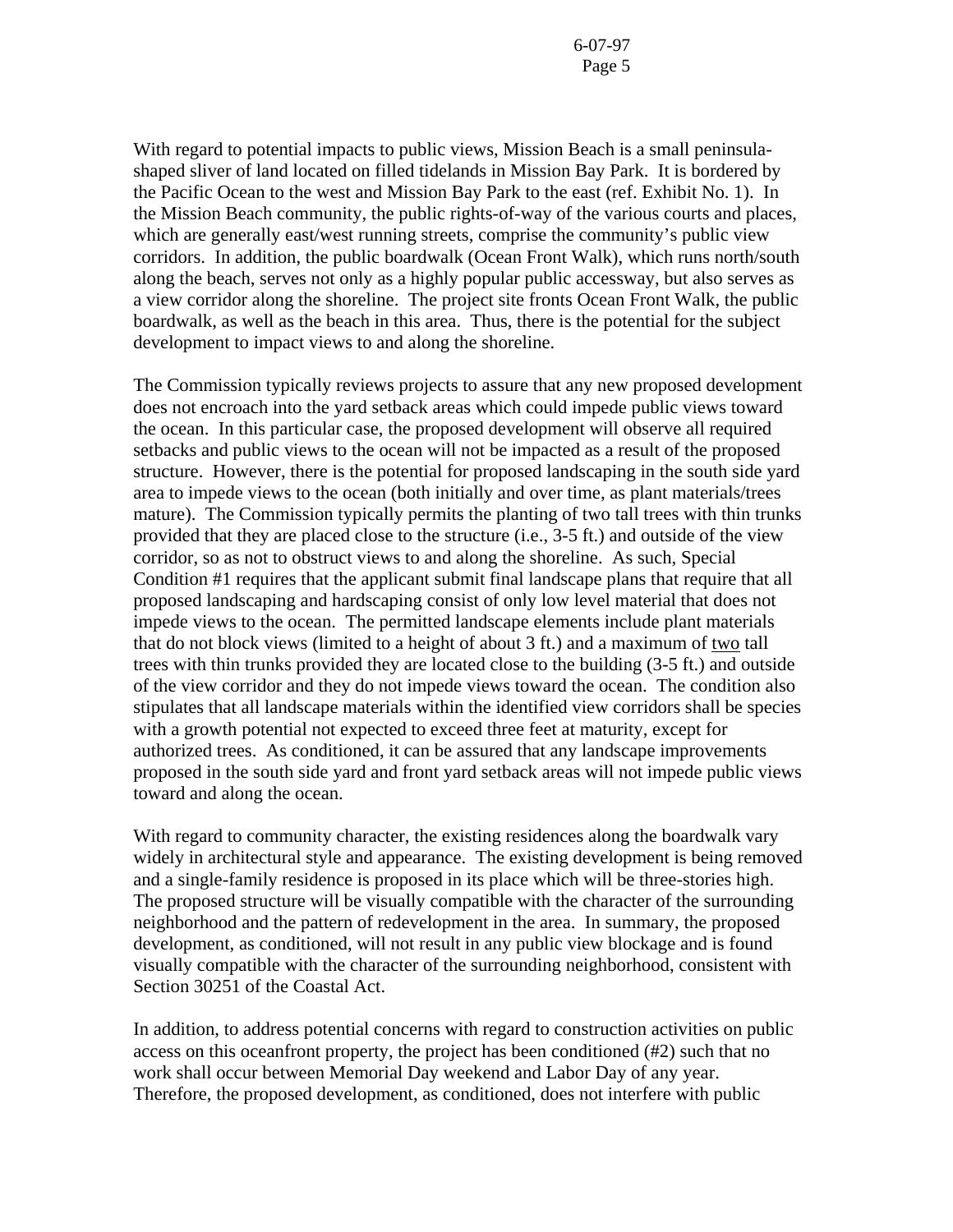access opportunities is found consistent with the public access and recreation policies of the Coastal Act.

As noted above, in order to make way for the proposed new development, the applicant is proposing to demolish an existing residential duplex on the site. The structure is composed of wood siding and was constructed in 1935. The City's certified Land Development Code contains regulations pertaining to protection of Historical Resources. Because some of the existing older structures may contain some historical significance, Section 143.0212 of the LDC provides that the City shall determine the need for a sitespecific survey for the purposes of obtaining a construction permit or development permit for development for any parcel containing a structure that is 45 or more years old. In this particular case, as noted above, the structure is 72 years old and, as such, it must be determined whether or not the structure has any historical significance. To address this, the applicant has submitted a historical evaluation for the existing structure that concludes it has no historical significance. However, the City has not yet reviewed or signed-off on the report. As such, Special Condition #3 requires that evidence of the City's concurrence be provided prior to issuance of the permit. Special Condition #3 also requires that final plans approved by the City of San Diego have been stamped and approved prior to issuance of the coastal development permit. This is to assure that the new development on the site meets the City's zoning requirements (i.e., PDO design requirements). Special Condition #4 requires the permit and findings be recorded to assure future property owners are aware of the permit conditions.

 **B. Community Character /Visual Quality.** The development is located within an existing developed area and, as conditioned, will be compatible with the character and scale of the surrounding area and will not impact public views. Therefore, the Commission finds that the development, as conditioned, conforms to Section 30251 of the Coastal Act.

**C. Public Access/Parking**. As conditioned, the proposed development will not have an adverse impact on public access to the coast or to nearby recreational facilities. As conditioned, the proposed development conforms to Sections 30210 through 30214, Sections 30220 through 30224, Section 30252 and Section 30604(c) of the Coastal Act.

**D.** Local Coastal Planning. The subject site is located in an area of original jurisdiction, where the Commission retains permanent permit authority and Chapter 3 of the Coastal Act remains the legal standard of review. As conditioned, the proposed development is consistent with Chapter 3 of the Coastal Act. Approval of the project, as conditioned, will not prejudice the ability of the City of San Diego to continue to implement its certified LCP for the Mission Beach community.

 **E. California Environmental Quality Act**. As conditioned, there are no feasible alternatives or feasible mitigation measures available which would substantially lessen any significant adverse effect which the activity may have on the environment. Therefore, the Commission finds that the proposed project, as conditioned to mitigate the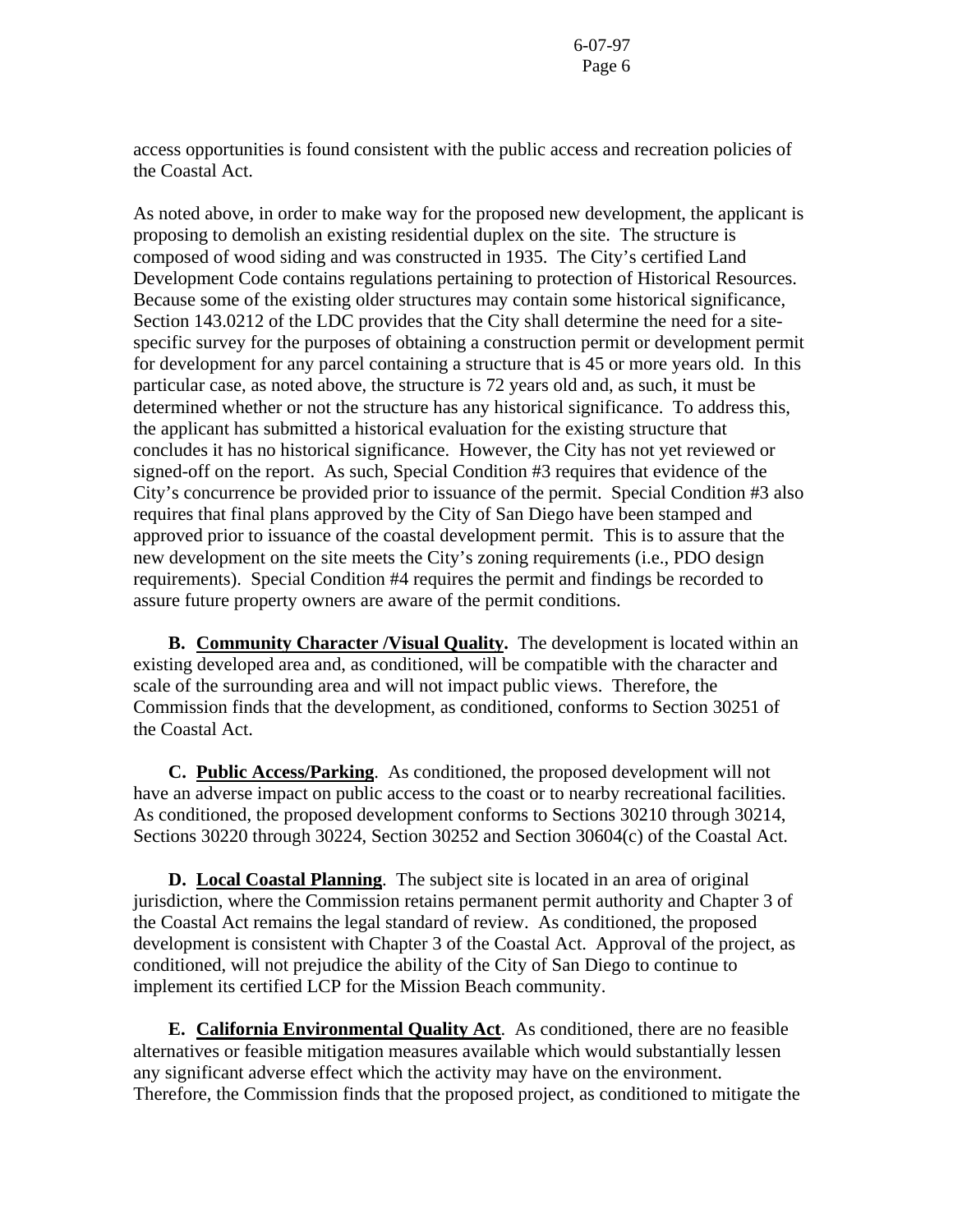identified impacts, is the least environmentally damaging feasible alternative and is consistent with the requirements of the Coastal Act to conform to CEQA.

# **STANDARD CONDITIONS:**

- 1. Notice of Receipt and Acknowledgment. The permit is not valid and development shall not commence until a copy of the permit, signed by the permittee or authorized agent, acknowledging receipt of the permit and acceptance of the terms and conditions, is returned to the Commission office.
- 2. Expiration. If development has not commenced, the permit will expire two years from the date on which the Commission voted on the application. Development shall be pursued in a diligent manner and completed in a reasonable period of time. Application for extension of the permit must be made prior to the expiration date.
- 3. Interpretation. Any questions of intent or interpretation of any condition will be resolved by the Executive Director or the Commission.
- 4. Assignment. The permit may be assigned to any qualified person, provided assignee files with the Commission an affidavit accepting all terms and conditions of the permit.
- 5. Terms and Conditions Run with the Land. These terms and conditions shall be perpetual, and it is the intention of the Commission and the permittee to bind all future owners and possessors of the subject property to the terms and conditions.

(G:\San Diego\Reports\2007\6-07-097 Cornell stfrpt.doc)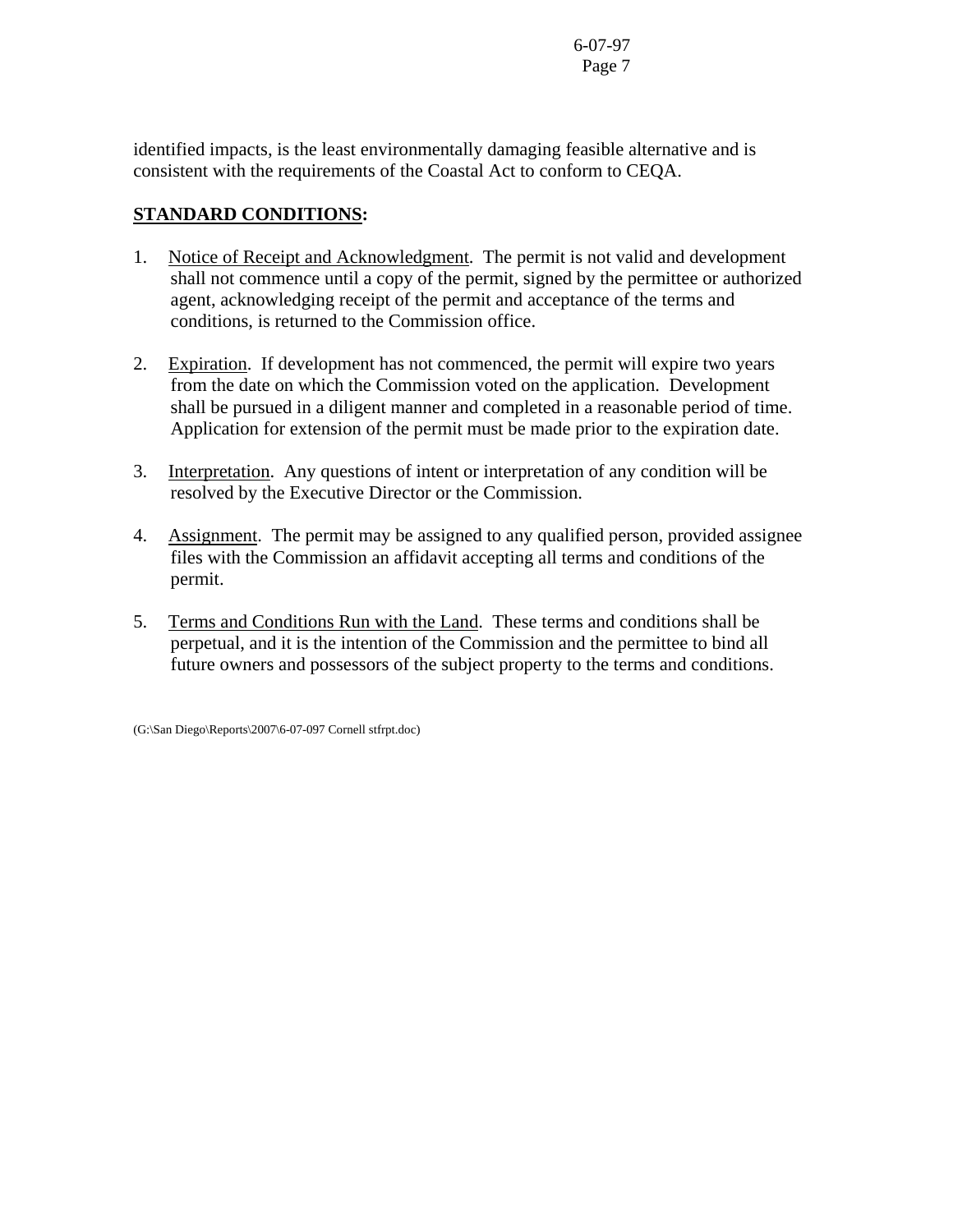6-07-97 Page 8